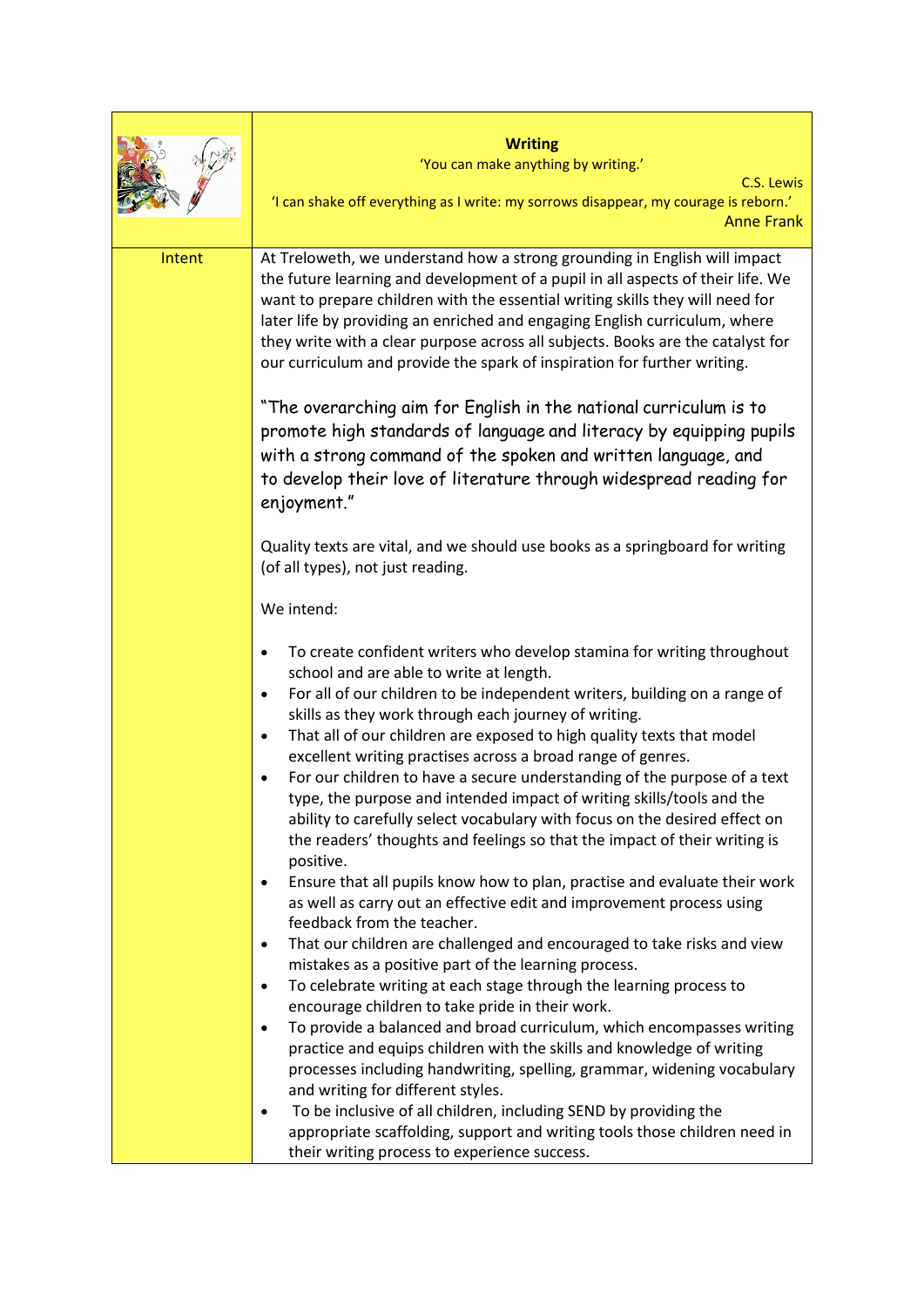|                | That our children have high expectations of themselves where they take<br>$\bullet$<br>pride in all aspects of learning and in everything they produce                                                                                                                                                                                                                                                                                                                                                                                                                                                                                                                                                                                                                                                                                                                                                                                       |
|----------------|----------------------------------------------------------------------------------------------------------------------------------------------------------------------------------------------------------------------------------------------------------------------------------------------------------------------------------------------------------------------------------------------------------------------------------------------------------------------------------------------------------------------------------------------------------------------------------------------------------------------------------------------------------------------------------------------------------------------------------------------------------------------------------------------------------------------------------------------------------------------------------------------------------------------------------------------|
|                | By placing books at the core of our curriculum, we ensure that reading is<br>valued across the school and that curriculum time is devoted toward the<br>acquisition of vocabulary and the teaching of reading related skills. We<br>believe that a context for learning is vital - and our chosen approach ensures<br>that objectives for reading and writing, including those for grammar can have<br>purpose.                                                                                                                                                                                                                                                                                                                                                                                                                                                                                                                              |
|                | We always aim for our writing opportunities to be meaningful; whether short<br>or long and that the audience is clear. Books offer this opportunity; our final<br>aim would be that children have real reasons to write, whether to explain,<br>persuade, inform or instruct and that where possible, this can be embedded<br>within the text or linked to a curriculum area. Writing in role using a range of<br>genres is key to our approach as is writing a critique of the text and making<br>comparisons - all writing skills that will support children in preparation for<br>their time in secondary school.                                                                                                                                                                                                                                                                                                                         |
| Implementation | At Treloweth Primary Academy, we teach English by following the Literary<br>Curriculum (Literacy Tree). The Literary Curriculum from the Literacy Tree is a<br>complete, thematic approach to the teaching of primary English that places<br>children's literature at its core.                                                                                                                                                                                                                                                                                                                                                                                                                                                                                                                                                                                                                                                              |
|                | As a whole-school approach, children explore 80 literary texts and experience<br>at least 68 unique significant authors as they move through the school. This is<br>in addition to the wealth of books they will encounter through reading<br>sessions and story time. Texts are always selected for their quality and<br>significance. There is a wide variety including classics, award-winning texts<br>(Carnegie, Kate Greenaway, Guardian, Newbery and Caldecott) and<br>celebrated and significant authors such as children's laureates and poet<br>laureates. The range includes novels, novellas, picture books, wordless texts,<br>narrative poems, playscripts and narrative non-fiction.                                                                                                                                                                                                                                          |
|                | The Literacy Tree Curriculum approach provides complete coverage of all<br>National Curriculum expectations for writing composition, reading<br>comprehension, grammar, punctuation and vocabulary All plans<br>include engaging starting points to generate interest, engage and activate<br>inference. These link to the books' themes and employ elements of dramatic<br>conventions, which are maintained and addressed across the sequence.<br>Plans include explicit grammar objectives so that the grammar skills for<br>writing are seen in context and can be applied within writing. These are<br>taught 'discretely' yet creatively, and still embedded firmly within the context<br>of the book. In addition, planning integrates spelling investigations and<br>activities, so that patterns and rules are explored, discovered and then used<br>purposefully within writing. Built into the plans are a variety of shorter and |
|                | longer writing opportunities that are purposeful and pertinent to particular<br>points of text. Children are encouraged to write in role, with bias and for a<br>distinct audience, rather than writing in one fixed genre for the whole<br>planning sequence.                                                                                                                                                                                                                                                                                                                                                                                                                                                                                                                                                                                                                                                                               |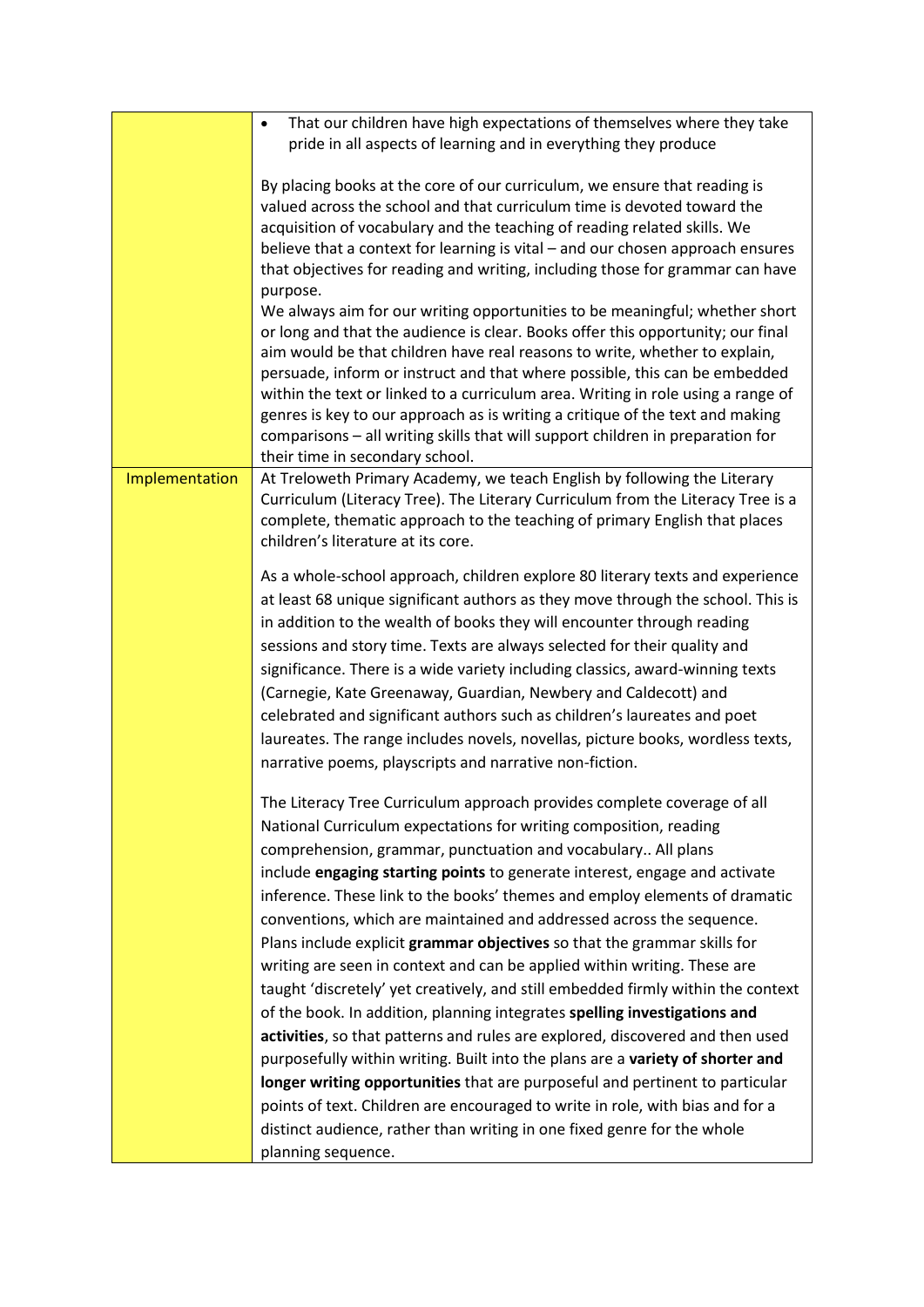